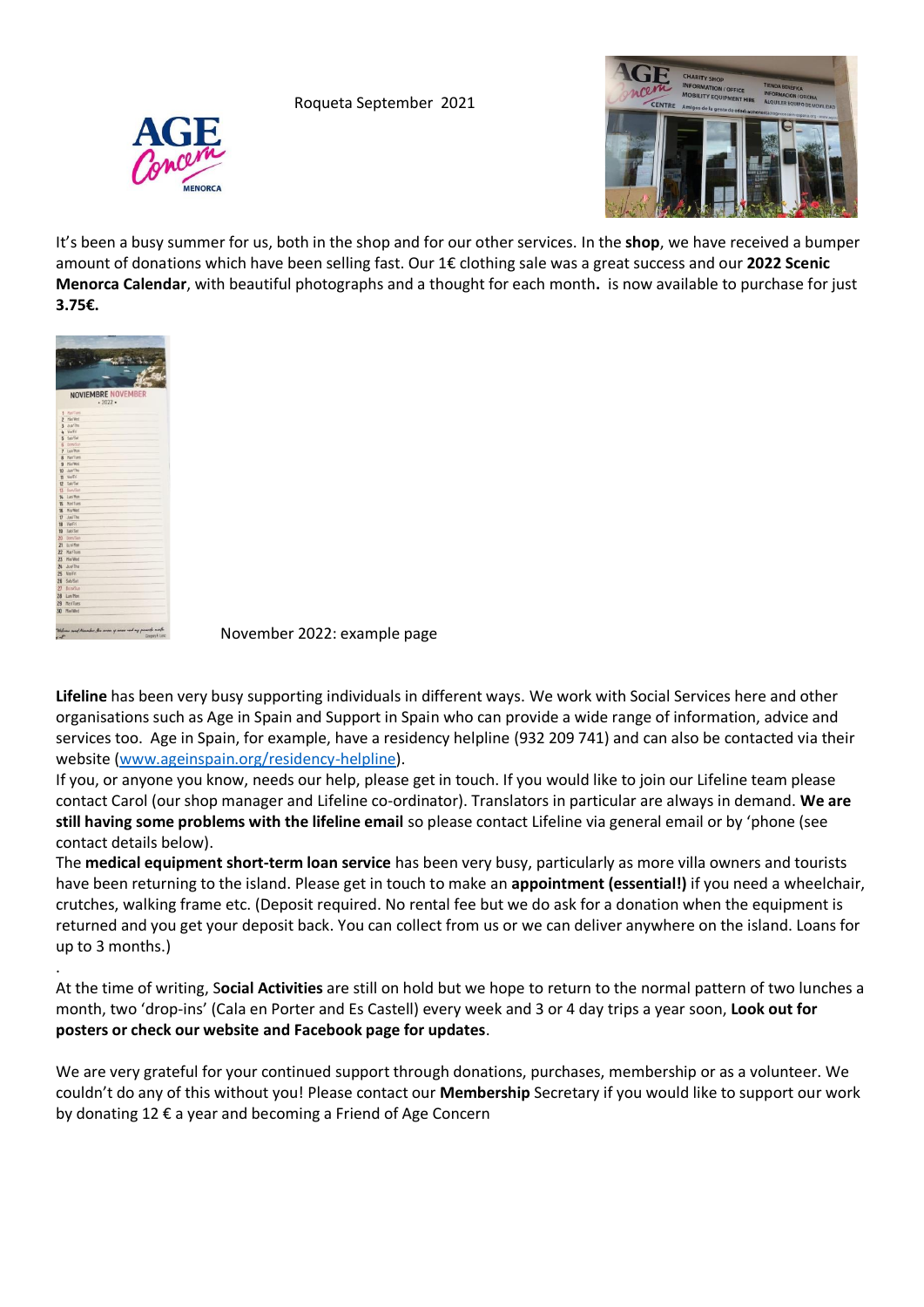## **Meet the volunteers**

Continuing our theme for the last two months, this month, we would like to introduce you to two more of our volunteers**. Liz and Tony**.



**Liz** and **Tony** have lived in Menorca for the last 11 years. They had holidayed here for many years before taking the plunge and moving here when Liz retired from her work in the U.K. For the first 7 years living here, Tony commuted to work on the North Sea oil rigs, where he had worked for over 30 years before retiring 4 years ago.

**Liz** has volunteered with Age Concern for about 10 years. At first it helped fill the time when Tony was away as well as helping her to meet more people. However, she quickly found that she really enjoyed it. She says she gets a lot of satisfaction from working in the storeroom, mainly in the clothing and household linens area and getting everything organised, clean and tidy and ready for sale. Liz can and will turn her hand to whatever is needed in the shop but she much prefers 'back-room work' to serving and operating the till. Liz puts in a great deal of time for us. During the time the shop was closed for Covid related reasons, Liz continued to come in regularly to keep things clean, tidy and organised ready for re-opening.

In her spare time, Liz is a sides-person at the Anglican Church and loves knitting and other crafts, for example, he made some of the floral themed arrangements that were on display in the church for the Es Castell flower festival this year.

**Tony** describes himself as 'the man with the electric drill'. He has no regular volunteering commitment but, for about the last 3 years, he has been coming in whenever he's needed. He's given up a lot of time in the last year particularly. For example, building and fixing the covid screens, building shelves and doing all the other odd jobs we have needed or he's identified as things that would improve the shop. He says it helps get him out of the house and gives him a lot of job satisfaction.

Tony, like Liz, likes to keep busy. In his spare time he makes walking sticks and is a member of Menorca Baleares Slingers Club. . Slinging is a legally recognised sport in the Balearics. Slinging is a traditional Balearic activity, going back about 3000 years. The warriors of the Balearics were famous for the prowess with a sling and were mercenaries during the Punic Wars.

Tony and Liz have just acquired a kitten – "Life has changed dramatically!"